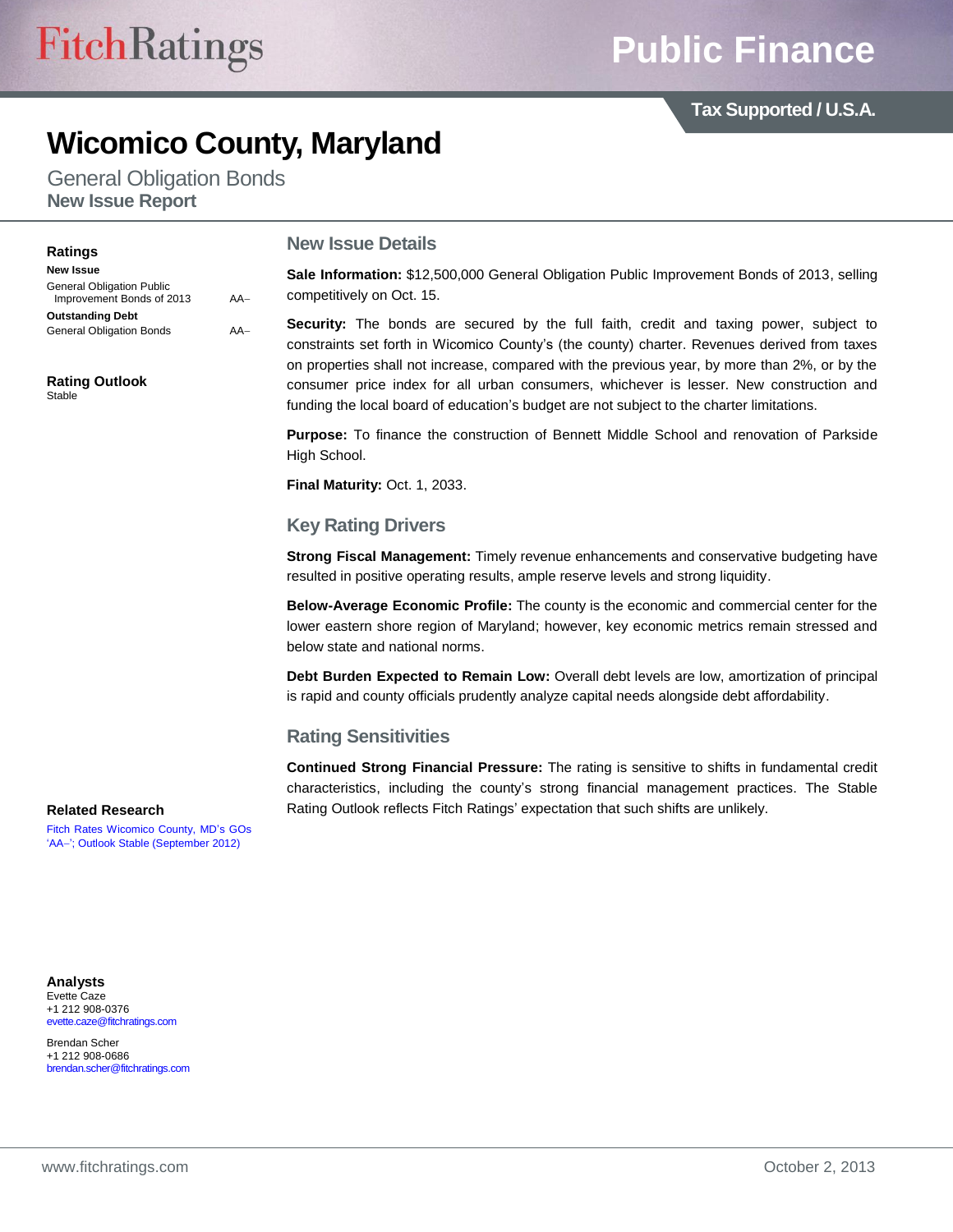# **FitchRatings**

# **Public Finance**

## **Rating History**

|        |          | Outlook/ |          |
|--------|----------|----------|----------|
| Rating | Action   | Watch    | Date     |
| $AA-$  | Affirmed | Stable   | 9/30/13  |
| $AA-$  | Affirmed | Stable   | 9/21/12  |
| $AA-$  | Affirmed | Stable   | 11/10/10 |
| $AA-$  | Revised  | Stable   | 4/30/10  |
| A+     | Affirmed | Stable   | 4/9/10   |
| A+     | Affirmed | Stable   | 11/24/09 |
| $A+$   | Affirmed | Stable   | 6/12/09  |
| A+     | Affirmed | Stable   | 12/8/08  |
| A+     | Affirmed | Stable   | 11/27/07 |
| $A+$   | Affirmed | Stable   | 9/27/06  |
| A+     | Affirmed | Stable   | 11/8/05  |
| A+     | Affirmed | Stable   | 9/1/04   |
| A+     | Assianed | Stable   | 12/10/03 |

#### **Credit Profile**

The county is located on the Delmarva Peninsula in southeastern Maryland and had an estimated 2012 population of 100,647.

#### **Conservative Budgeting and Revenue Enhancements Lead to Operating Surpluses**

In fiscal 2012, the county prudently increased the property tax rate and continued to make expenditure reductions to offset revenue pressures



stemming from ongoing decline in taxable assessed value (TAV). As a result, the county realized a notable \$8.1 million (7.7% of spending) operating surplus after transfers, increasing the unrestricted balance to \$37 million, or an ample 35.1% of general fund spending. The rainy day fund, which is included in the unrestricted balance, remains funded at the policy level, equal to 5% of the general fund budget (or \$5.8 million).

Officials expect to increase the county"s financial cushion in fiscal 2013 with a \$2.8 million surplus (2.5% of spending), which would mark the third consecutive year of positive year-end results. Favorable operations are due to conservative budgeting and revenue enhancements made during the budgeting process.

#### **Diverse Revenue Stream**

The county derives the majority of its revenues from property taxes (52%). A charter-imposed revenue limit, approved by county voters and effective in fiscal 2002, constrains the county"s property tax revenue growth to the lesser of the CPI or 2%; new construction and funding the local board of education"s budget are not subject to the charter limitations. The county increased the property tax rate in fiscal years 2013 and 2014 to the maximum rate allowable under the charter.

Income tax revenue accounts for 37% of revenues. Income tax revenues showed a positive trend over the past three fiscal years, but estimated fiscal 2013 results show a 3% decline due to an overdistribution in fiscal 2012 from the state and continued strained economic conditions. Fitch notes the county implemented a midyear increase to the income tax rate to the maximum rate of 3.2% on Jan. 1, 2013.

The county reports that it retains options to raise revenue, which includes increasing the recordation tax rate, imposing a transfer tax, increasing fees and/or increasing the real property tax rate for education funding, which accounts for the bulk of general fund spending at approximately 40% (education funding is not subject to the revenue cap). Despite recent increases to the property tax rate, rates remain competitive.

### **Fiscal 2014 Budget Balanced**

The 2014 budget reflects a 9% increase (\$11 million) in expenditures year over year. To fund the increase, the county again increased the real property tax rate to the maximum rate allowed under the charter and increased the appropriated fund balance by \$1.9 million. Also, the county will realize the full-year effect of the 0.1% income tax rate increase (\$1.3 million). The budget also includes a \$4.5 million increase in disparity grant moneys from the state.

#### **Related Criteria**

[Tax-Supported Rating Criteria](http://www.fitchratings.com/creditdesk/reports/report_frame.cfm?rpt_id=686015)  [\(August 2012\)](http://www.fitchratings.com/creditdesk/reports/report_frame.cfm?rpt_id=686015)

[U.S. Local Government Tax-](http://www.fitchratings.com/creditdesk/reports/report_frame.cfm?rpt_id=685314)[Supported Rating Criteria \(August](http://www.fitchratings.com/creditdesk/reports/report_frame.cfm?rpt_id=685314)  [2012\)](http://www.fitchratings.com/creditdesk/reports/report_frame.cfm?rpt_id=685314)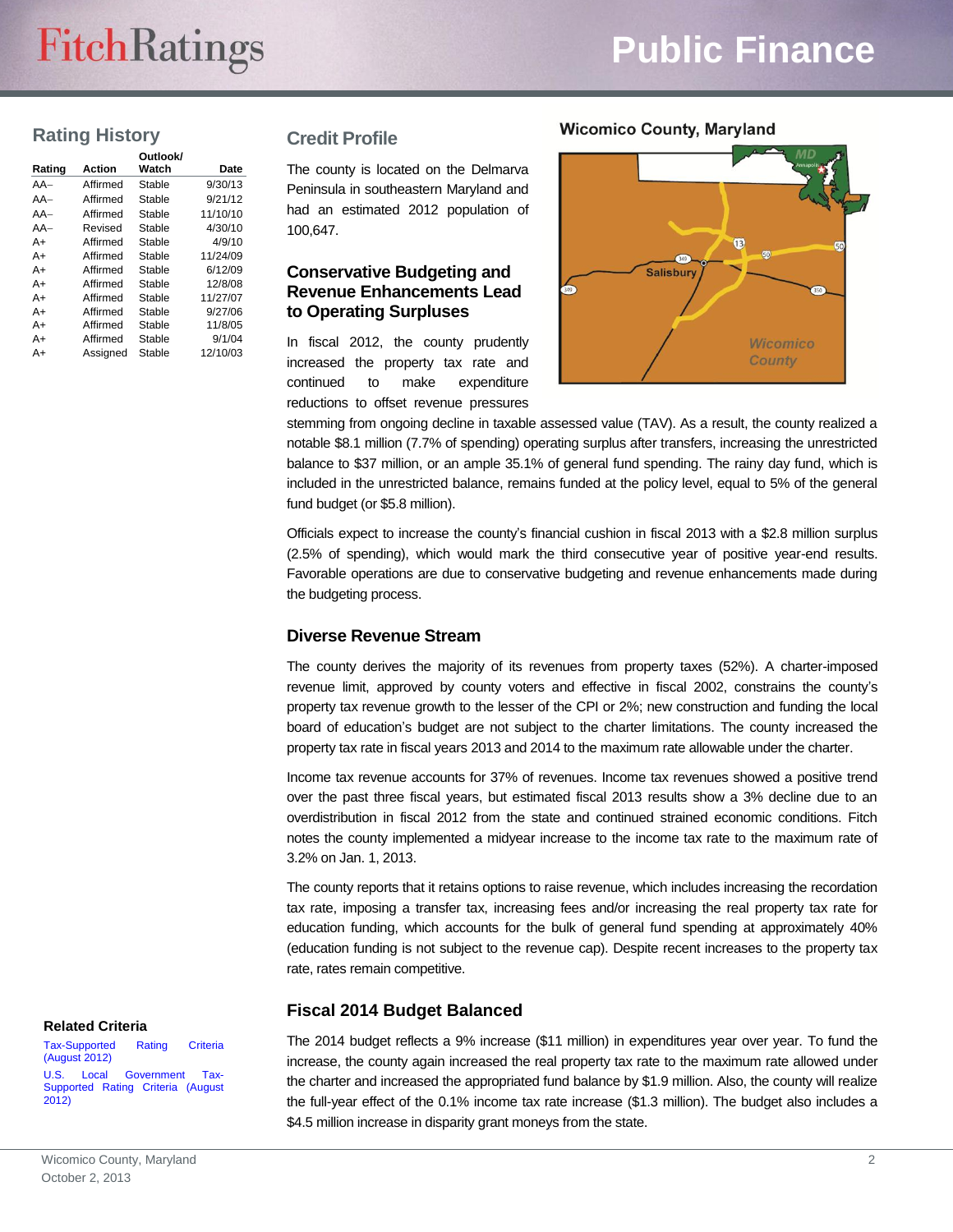## **General Fund Financial Summary**

(\$000, Audited Fiscal Years Ended June 30)

|                                                                                                                                                                | 2008     | 2009     | 2010     | 2011        | 2012    |
|----------------------------------------------------------------------------------------------------------------------------------------------------------------|----------|----------|----------|-------------|---------|
| <b>Property Tax Revenue</b>                                                                                                                                    | 59,221   | 60,328   | 60,211   | 60,530      | 58,468  |
| Other Tax Revenue                                                                                                                                              | 50,671   | 45,235   | 41,014   | 42,461      | 3,227   |
| <b>Total Tax Revenue</b>                                                                                                                                       | 109,892  | 105,563  | 101,225  | 102,991     | 103,540 |
| <b>License and Permits</b>                                                                                                                                     | 1,338    | 1,279    | 1,256    | 1,291       | 1,224   |
| <b>Fines and Forfeits</b>                                                                                                                                      | 249      | 90       | 55       | 68          | 74      |
| <b>Charges for Services</b>                                                                                                                                    | 6,058    | 5,297    | 4,231    | 3,462       | 2,976   |
| Intergovernmental Revenue                                                                                                                                      | 1,040    | 1,970    | 3,323    | 3,219       | 3,269   |
| <b>Other Revenue</b>                                                                                                                                           | 4,071    | 1,902    | 3,905    | 2,418       | 2,262   |
| <b>General Fund Revenue</b>                                                                                                                                    | 122,648  | 116,101  | 113,995  | 113,449     | 113,345 |
| <b>General Government</b>                                                                                                                                      | 9,273    | 9,511    | 8,733    | 8,337       | 8,899   |
| <b>Public Safety Expenditures</b>                                                                                                                              | 13,721   | 14,416   | 24,983   | 23,868      | 23,095  |
| <b>Public Works Expenditures</b>                                                                                                                               | 815      | 762      | 1,009    | 957         | 893     |
| Health and Social Services Expenditures                                                                                                                        | 3,439    | 3,695    | 3,453    | 3,149       | 3,309   |
| <b>Culture and Recreation Expenditures</b>                                                                                                                     | 1,852    | 1,851    | 1,607    | 1,626       | 1,589   |
| <b>Educational Expenditures</b>                                                                                                                                | 55,175   | 56,279   | 55,556   | 47,279      | 40,203  |
| <b>Debt Service Expenditures</b>                                                                                                                               | 10,391   | 11,947   | 12,352   | 13,632      | 13,673  |
| <b>Other Expenditures</b>                                                                                                                                      | 25,430   | 24,333   | 7,790    | 7,578       | 9,625   |
| <b>General Fund Expenditures</b>                                                                                                                               | 120,096  | 122,794  | 115,483  | 106,426     | 101,286 |
| <b>General Fund Surplus/(Deficit)</b>                                                                                                                          | 2,552    | (6, 693) | (1, 488) | 7,023       | 12,059  |
| Transfers In                                                                                                                                                   | 190      | 317      | 582      | 683         | 512     |
| <b>Other Sources</b>                                                                                                                                           | 1,195    | 0        | 0        | $\mathbf 0$ | 0       |
| <b>Transfers Out</b>                                                                                                                                           | 7,409    | 860      | 917      | 3,005       | 4,437   |
| <b>Net Transfers and Other</b>                                                                                                                                 | (6,024)  | (543)    | (335)    | (2,322)     | (3,925) |
| <b>Net Surplus/(Deficit)</b>                                                                                                                                   | (3, 472) | (7, 236) | (1,823)  | 4,701       | 8,134   |
| <b>Total Fund Balance</b>                                                                                                                                      | 35,583   | 28,285   | 26,364   | 30,899      | 39,054  |
| As % of Expenditures, Transfers Out and Other Uses                                                                                                             | 27.9     | 22.9     | 22.6     | 28.2        | 36.9    |
| Unreserved Fund Balance <sup>a</sup>                                                                                                                           | 34,264   | 27,087   |          |             |         |
| As % of Expenditures, Transfers Out and Other Uses                                                                                                             | 27       | 22       |          |             |         |
| Unrestricted Fund Balance <sup>b</sup>                                                                                                                         |          |          | 23,074   | 27,628      | 37,092  |
| As % of Expenditures, Transfers Out and Other Uses                                                                                                             |          |          | 19.8     | 25.2        | 35.1    |
| <sup>a</sup> Pre-GASB 54. <sup>b</sup> Reflects GASB 54 classifications: sum of committed, assigned and unassigned. Note: Numbers may not add due to rounding. |          |          |          |             |         |

The budget funds \$8.5 million of one-time capital funding and other nonrecurring expenses, which is a point of flexibility for future budgets, \$1.3 million in increased funding for educational operations (\$581,498 of the increase due to an increase in the contribution to teacher pension costs), a \$1.68 million increase to pension funding for county employees and a 1.7% cost-ofliving pay raise. Given the county"s history of strong financial performance, Fitch expects operations to remain positive and reserves to remain ample.

#### **Economic Indicators Remain Weak**

While agriculture, higher education and healthcare provide a solid foundation for the economy, socioeconomic indicators are weak. July employment is down 3.3% year over year, in contrast to the employment base of the state and nation, which continues to grow. Furthermore, the county"s employment base remains about 7% below the pre-recession peak, trailing the rate of job recapture by the state and nation. The county"s unemployment as of July 2013 was above average at 8.4%. Wealth indicators are fairly in line with national averages but are well below state averages driven by high-wealth counties around the Washington, D.C. area.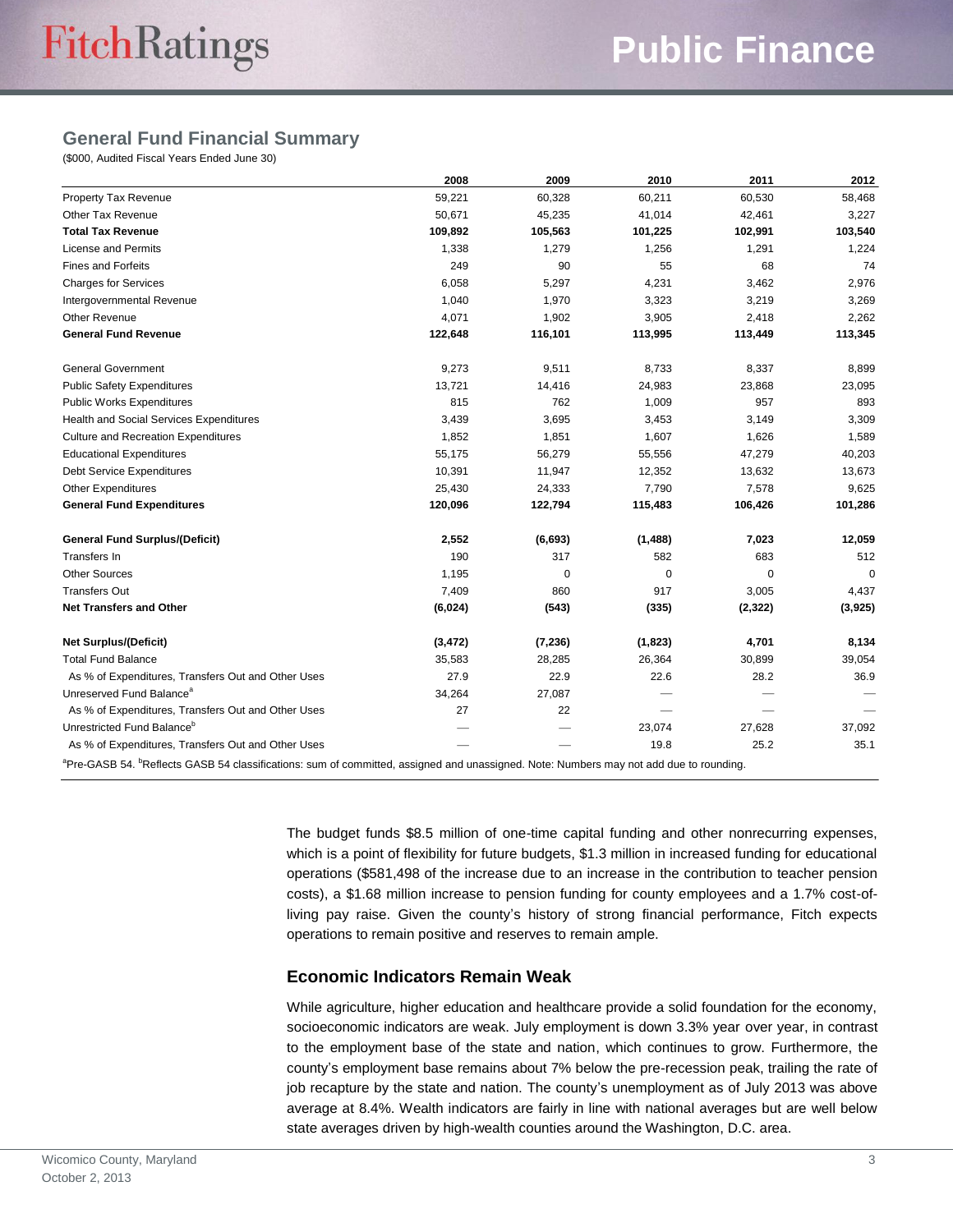Total taxable value has declined 17% between fiscal years 2012 and 2014. The statewide triennial assessment cycle creates a lag in realized TAV declines, and the county projects declines to continue through fiscal 2017.

#### **Favorable Debt Profile**

Overall debt levels are low at roughly \$1,106 per capita and 1.7% of market value, and amortization is rapid at approximately 69% retiring in 10 years. Debt servicing costs are low at 5.3% of total governmental spending.

The county's fiscal years 2014-2018 capital improvement plan totals \$258.8 million, including the current issuance. Additional debt plans are modest at \$22 million, and pay-as-you-go

funding totals \$13.2 million. State and federal moneys fund about 51% of the plan, while \$68 million of the plan is currently unfunded. The majority of the plan (82%) funds school projects and public safety (10%).

#### **Pension and OPEB Liabilities Remain Well Funded**

The county provides a singleemployer retirement system that remains very well-funded at 85.4% (adjusted by Fitch to a 7.0% investment rate of return from 7.75%). Importantly, the county has restored its funding support for the pension plan, following several years of

| <b>Debt Statistics</b><br>(0,00)                                                                                                    |         |  |  |  |
|-------------------------------------------------------------------------------------------------------------------------------------|---------|--|--|--|
| This Issue                                                                                                                          | 12,500  |  |  |  |
| Outstanding Direct Debt - Net of Refunding                                                                                          | 98,815  |  |  |  |
| Self-Supporting                                                                                                                     | (486)   |  |  |  |
| <b>Total Net Direct Debt</b>                                                                                                        | 110,829 |  |  |  |
| Overlapping Debt                                                                                                                    | 526     |  |  |  |
| <b>Total Overall Debt</b>                                                                                                           | 111,355 |  |  |  |
| <b>Debt Ratios</b>                                                                                                                  |         |  |  |  |
| Net Direct Debt Per Capita (\$) <sup>a</sup>                                                                                        | 1,101   |  |  |  |
| As % of Market Value <sup>b</sup>                                                                                                   | 1.66    |  |  |  |
| Overall Debt Per Capita (\$) <sup>a</sup>                                                                                           | 1,106   |  |  |  |
| As % of Market Value <sup>b</sup>                                                                                                   | 1.67    |  |  |  |
| <sup>a</sup> Population: 100,647 (2012). Market value: \$6,664,263,000 (fiscal<br>2013). Note: Numbers may not add due to rounding. |         |  |  |  |

contributions that were significantly lower than the actuarial required contribution (ARC). The county funded 95% and 117% of the ARC in fiscal years 2013 and 2014, respectively.

The 2013 budget includes a \$3.65 million contribution to other post-employment benefits (OPEB), which represents 127% of the ARC. As of June 2013, the funded ratio was 30%, and the trust balance totaled \$46 million as of June 30, 2012. The unfunded actuarial accrued liability of \$22.8 million accounts for less than half a percent of market value. Pension and OPEB costs account for a low 5% of total 2013 budgeted governmental spending.